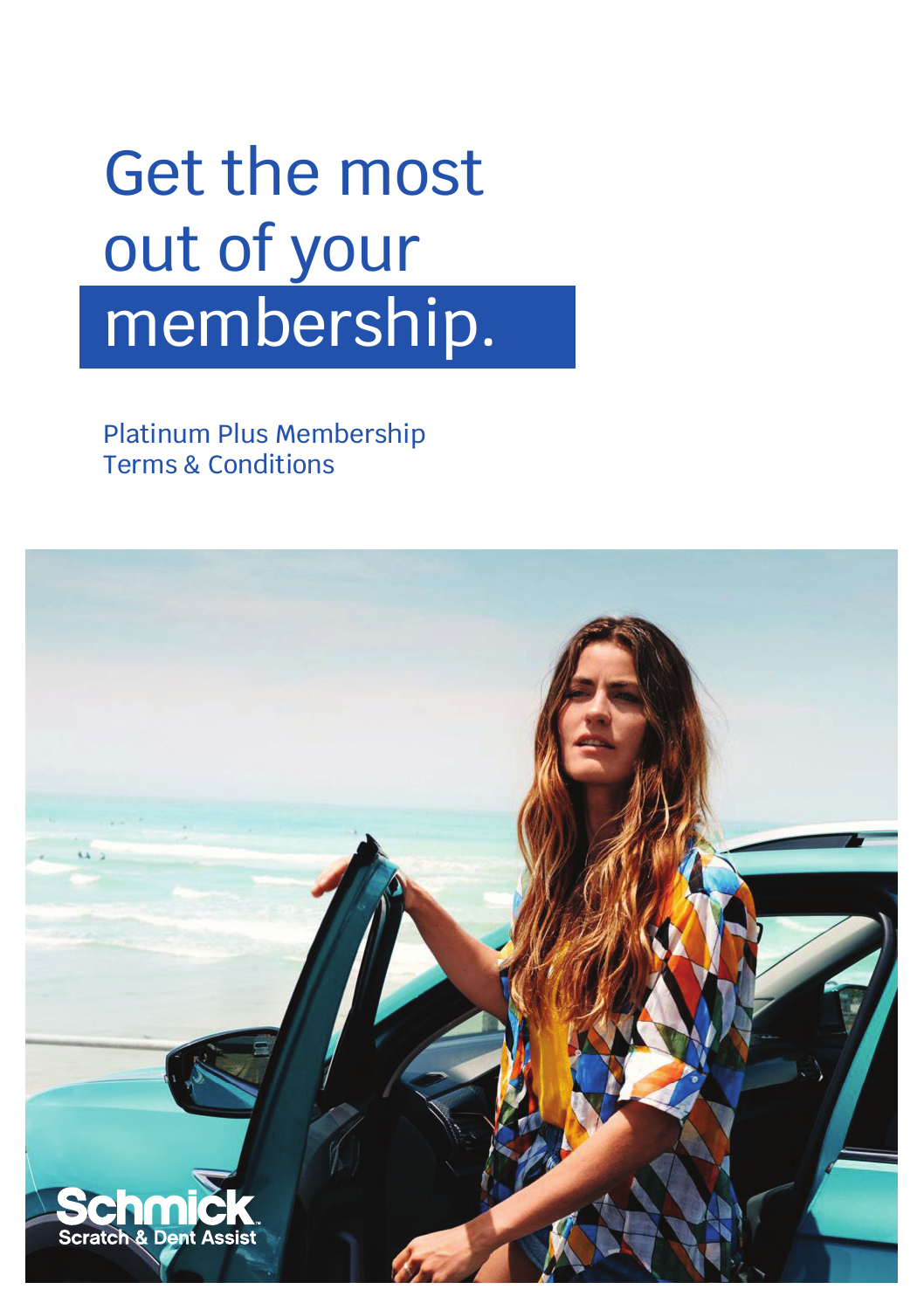### Index

| Terms & Conditions for Standard Vehicles  |  |  |
|-------------------------------------------|--|--|
| Part One (Membership Agreement)           |  |  |
| Part Two (Repair Services)                |  |  |
| Part Three (General terms)                |  |  |
| Part Four (Glossary of Terms)             |  |  |
| Minor Cosmetic Repairs Table & Exclusions |  |  |

# Terms & Conditions for Standard Vehicles

### Welcome to Schmick Scratch & Dent Assist

Schmick Car Care Club Pty Ltd ABN 77 139 891 679 (Schmick) is the supplier of your Scratch & Dent Assist Membership.

This booklet sets out Schmick's General Terms and Conditions as follows:

- Part One (Scratch & Dent Assist Membership Agreement) sets out the terms and conditions that apply to your Scratch & Dent Assist Membership Agreement.
- Part Two (Repair Services) sets out the procedures for requesting repairs, and the terms and conditions which apply to repairs.
- Part Three (General Terms) sets out some terms and conditions that are common to both your Scratch & Dent Assist Membership Agreement, and the terms and conditions relating to repair services.
- Part Four (Glossary of Terms) is a glossary of terms used in this booklet.

If you have any questions about anything contained in this booklet, please call the Schmick Member Service Centre on 1300 567 567.

## Part One Schmick Scratch & Dent Assist Membership Agreement

### **1. Membership Benefits**

| 1.1. | Your Membership of Schmick Scratch & Dent Assist entitles you to the Membership Benefits relating to your particular |
|------|----------------------------------------------------------------------------------------------------------------------|
|      | Membership Program subject to you also complying with your obligations under this Membership Agreement.              |
|      |                                                                                                                      |

- 1.2. As a Member you will enjoy the following benefits in relation to your Nominated Vehicle as well as the Work and Family benefits set out in clause 2 of this Membership Agreement:
	- 1.2.1. The speed and efficiency of Schmick's processes giving priority attention to Member repair requests thereby eliminating the time cost and inconvenience of taking your Vehicle to a repair shop for a quote or repair:
	- 1.2.2. Exclusive access to and use of Schmick's repair request procedures
		- (a) Online via the members' page on the Schmick website;
		- (b) Online via the member-exclusive Schmick mobile application; or via
		- (c) The Schmick national number;
	- 1.2.3. The convenience of having a qualified Schmick approved repair technician in a fully equipped mobile repair facility come to you at your location within the Service Area to evaluate your repair requirements and if you accept the Repair Quote in many cases immediately perform Minor Cosmetic Repairs;
	- 1.2.4. No limits on the number of times you can request Repair Quotes for Minor Cosmetic Repairs;
	- 1.2.5. No limits on the number of times you can have Minor Cosmetic Repairs performed subject to you accepting Repair Quotes;
	- 1.2.6. In addition to your rights under the Australian Consumer Law, we provide a warranty for repair work we perform;
	- 1.2.7. Schmick's free inspection and appraisal service in relation to repairs that are not Minor Cosmetic Repairs;
	- 1.2.8. General car care advice and tips on the Schmick web site to maintain the cosmetic appearance and condition of your Vehicle;
	- 1.2.9. Other Membership benefits from time to time including third party discounts published on Schmick's website.

### **2. Other Work and Family Benefits**

If requested by you, Schmick may in its discretion provide quotations for other repair work on Vehicles owned by you or by a family member that are not your Nominated Vehicle and not included under the Membership Program. If this service is offered by Schmick in connection<br>with your Nominated Vehicle's Membership Program it will be stated in your Membership P following will apply:

- 2.1. Schmick will not be under any obligation to quote on the work or to carry out the work unless you first accept the quote and you and your family member will not be under any obligation to accept the quote.
- 2.2. If Schmick agrees to provide a Repair Quote to you, and you accept that quote, the work performed will be undertaken pursuant to the Repair Contract. Your liability to pay the Repair Fee will arise under the Repair Contract, being a service contract based in part on the Repair Quote.
- 2.3. If Schmick agrees to provide a Repair Quote you can have reasonable expectations that the quote will be calculated using a discounted rate than that used when Schmick offer quotes for non-members.

### **3. Nature of Membership Agreement**

- 3.1. Schmick's obligations to you under this agreement are limited to delivering the Membership Benefits and if you want to access Schmick's repair services you may only do so in accordance with the procedures set out in Part Two – Repair Services.
- 3.2. Schmick is not obliged or required by virtue of your Membership Agreement to indemnify you or any person against or compensate you for any loss or damage to your Vehicle occasioned as a consequence of any event or to rectify or repair such damage.
- 3.3. Your Membership Agreement is not intended to substitute for your normal motor vehicle insurance policy and it is not suitable for the purposes of managing the financial risk associated with damage being occasioned to your Vehicle or financial loss associated with such damage.
- 3.4. Your Membership Agreement does not confer upon or otherwise give you any rights or entitlements as a shareholder of Schmick or as a member of any company association or organisation.

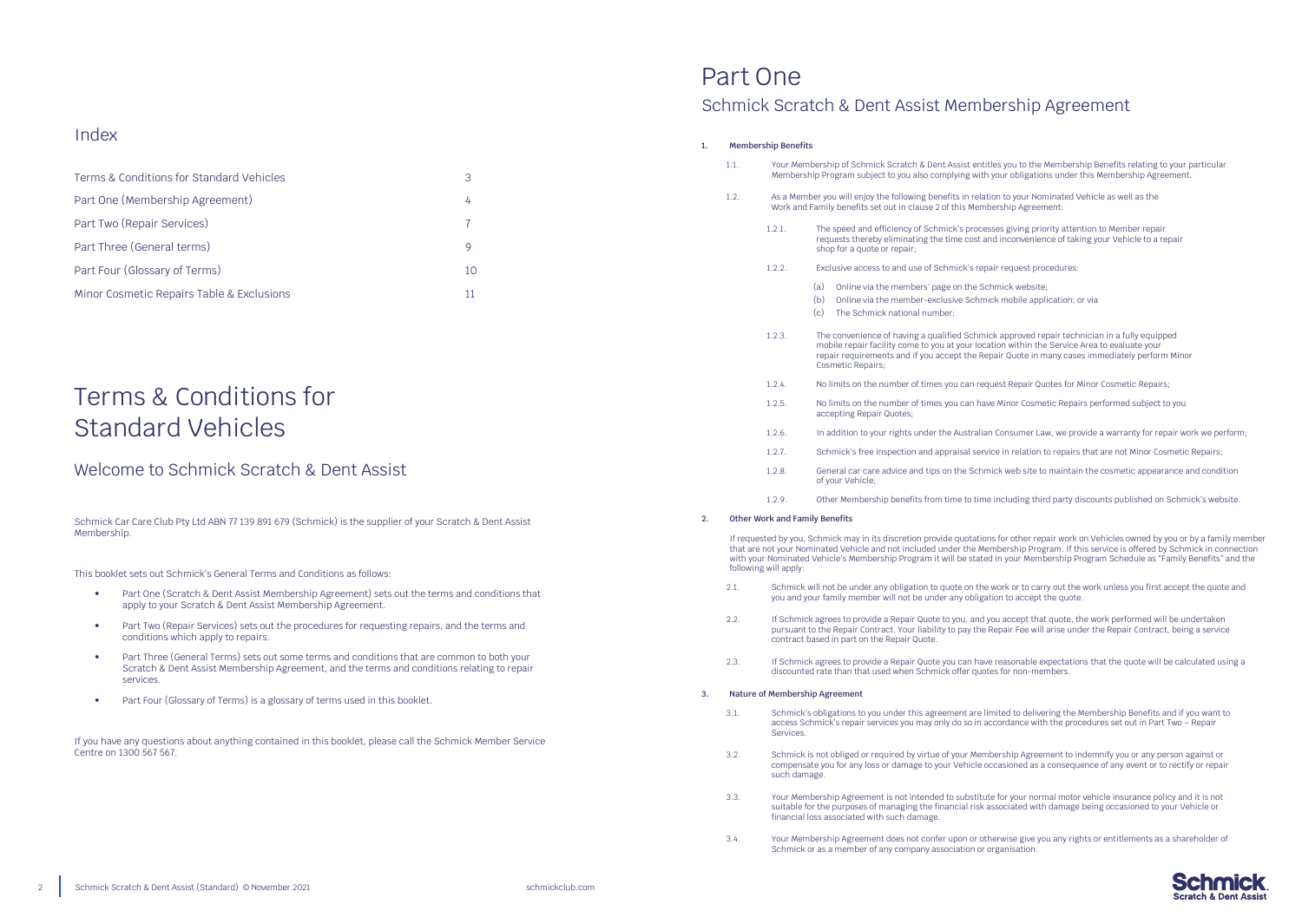#### **4. When your Membership starts**

- 4.1. Your Membership starts on the date set out in your Membership Program subject to the following:
	- 4.1.1. Receipt of payment of the Membership Fee;
	- 4.1.2. You providing accurate details about you and your Vehicle so that Schmick can register your Vehicle as a Nominated Vehicle;
	- 4.1.3. Schmick reserves the right to reject any Vehicle for registration without giving any reason for doing so; and
	- 4.1.4. If Schmick rejects your Vehicle, Schmick will return your Membership Fee without deduction, and you will not be registered for nor receive any benefits from the Membership Program.

### **5. Membership Fees**

- 5.1. You must pay the Membership Fee when applying for the selected Membership Program.
- 5.2. Acceptance of your Vehicle as a Nominated Vehicle for membership in the selected Membership Program is subject to Pre-Qualification if specified in the Membership Program Schedule. If your Vehicle is subject to Pre-Qualification:
	- 5.2.1. Schmick may require an inspection of your Vehicle by an Approved Inspector to ascertain its condition;
	- 5.2.2. The Approved Inspector's decision whether Schmick will accept your Vehicle for registration as a Nominated Vehicle is final;
	- 5.2.3. If your Vehicle is not accepted for a particular Membership Program, Schmick will refund your Membership Fee.

### **6. Membership Renewals**

- 6.1. Platinum Plus Memberships cannot be renewed, but you may request to purchase a further Membership for your Nominated Vehicle by contacting the dealer through which you purchased your original Membership. Any additional period of Membership will be offered at the discretion of the dealer at its then-current pricing, and will be subject to Schmick's approval (including Pre-Qualification of your Nominated Vehicle). If you purchase an additional Membership prior to the expiry of your existing Membership, then no Waiting Period will apply. Otherwise, your new Membership will be subject to the applicable Waiting Period.
- 6.2. If you hold a Schmick Gold Membership which is an annual Membership, your Membership Program for your Nominated Vehicle will be automatically renewed for a further Term (of twelve (12) Months) subject to the following:
	- 6.2.1. You will be sent an invoice for the Membership Fee applicable for the new term and your credit card will be charged that Membership Fee prior to the End Date;
	- 6.2.2. If your credit card payment fails to clear when charged, then your Membership will lapse without further notice and your Nominated Vehicle may be excluded from any future participation under any Membership Program;
	- 6.2.3. You can cancel your Membership renewal at any time by giving Schmick thirty (30) days' prior written notice, on the condition that you pay any money outstanding to Schmick for Repair Fees. For clarity, you will not be entitled to a refund of any fees that you have already paid in respect of your Membership.
- 6.3. If you hold a Schmick Gold Membership which is a Monthly Membership, your Membership Program for your Nominated Vehicle will be automatically renewed for a further Term (of one (1) Month) subject to the following:
	- 6.3.1. You will be sent an invoice for the Membership Fee applicable for the new term and your credit card will be charged that Membership Fee prior to the End Date;
	- 6.3.2. If your credit card payment fails to clear when charged, then your Membership will lapse without further notice and your Nominated Vehicle may be excluded from any future participation under any Membership Program; and
	- 6.3.3. You can cancel your Membership at any time by giving Schmick thirty (30) days' prior written notice, on the condition that you pay any money outstanding to Schmick for Repair Fees. For clarity, you will not be entitled to a refund of any fees that you have already paid in respect of your Membership.
- 6.4. If your Schmick Gold Membership lapses due to a failed credit card payment, you may request that Schmick reinstate your Membership provided that it less than four (4) weeks has elapsed following the End Date. Schmick may, at its sole discretion and subject to further Pre-Qualification of your Nominated Vehicle, reinstate and renew your Membership. The Waiting Period will apply to any repairs under your new Membership and you will be required to pay Membership Fees at the applicable current rate.
- 6.5. Despite the foregoing, Schmick may decide not to automatically renew your Schmick Gold Membership in its discretion, for example, if the service is being discontinued. Schmick will first notify you and advise you of any alternative Membership options available to you, before your Membership ends.

#### **7. Conditions of Membership**

- 7.1. The following conditions apply to your Membership in order to preserve the high quality of Schmick's cosmetic repair services and Schmick's reputation and standing for delivering high quality cosmetic repairs:
	- It you apply for the Schmick Gold Program your Nominated Vehicle must either be less than four (4) month's lol<br>old from the date of initial registration or must be approved by a Schmick Authorised Person. In either case th Nominated Vehicle must not have sustained any damage existing prior to the commencement of this Membership Agreement.
	- 7.1.2. If you apply for the Schmick Platinum Plus Membership Program, the Nominated Vehicle must either be new or if it is used it must have been purchased by you from an Authorised Dealer and it must have been no more than 7 years since initial registration of the Nominated Vehicle and must not have sustained any damage existing prior to the commencement of this Membership Agreement.
- 7.2. You agree to provide complete and accurate information about yourself and your Vehicle to any Authorised Person for entry into the Schmick Sales Portal for the acceptance of your Vehicle into a Membership Program.
- 7.3. If any information you have provided about your Vehicle proves to be incomplete or inaccurate Schmick may do as follows:
	- 7.3.1. End this agreement (in which case all Schmick's obligations under this agreement will cease); and
	- 7.3.2. Refuse to provide any Repair Quotes or enter into any Repair Contracts.

### **8. Confirmation of Agreement**

By supplying any information or materials to register your Nominated Vehicle for a Membership Program you confirm that you have read understood and agreed to all provisions in this booklet, including Part 1 (Schmick Scratch & Dent Assist Membership Agreement), Part 2 (Repair Services), Part 3 (General Terms) and Part 4 (Glossary of Terms).

### **9. Transfer of Membership**

- 9.1. Replacement Vehicle: If you sell or transfer your Nominated Vehicle, Schmick may in its absolute discretion agree to transfer the benefits of the Membership Program once to another Nominated Vehicle, provided that the replacement Nominated Vehicle is not older than the original Nominated Vehicle. The replacement Nominated Vehicle will be subject to Pre-Qualification. Schmick will not permit more than one transfer for any Membership.
- 9.2. Transfer of Ownership: Your Membership is personal to you and it cannot be transferred to any other person. The Membership benefits apply to your Nominated Vehicle only for so long as you are the registered owner. Your Membership will automatically come to an end if you sell or transfer the Nominated Vehicle. Schmick may in its absolute discretion agree to transfer the benefits of the Membership for the balance of any Term to the new owner of the Nominated Vehicle if the new owner makes an application to Schmick under the Membership Program and pays Schmick a transfer fee (as specified by Schmick).

### **10. Information and Privacy**

- 10.1. Schmick's Privacy Policy governs how Schmick collects, uses, shares and stores your personal information. You agree that we may access, store and use any information that you provide in accordance with the terms of Schmick's Privacy Policy.
- 10.2. You consent to providing the information about you and your Vehicle to the Authorised Person for the purpose of entering that information into the Schmick Sales Portal to apply to have your Vehicle accepted by Schmick as a Nominated Vehicle for the Membership Program you select.
- 10.3. For training and quality purposes your phone calls to Schmick may be monitored and recorded.
- 10.4. Schmick will provide you with access to and the ability to correct your personal information held by Schmick on request by you.

### **11. Cancellation of this agreement by you**

- 11.1. Subject to clause 11.2:
	- 11.1.1. Where you hold a Platinum Plus Membership within the first (7) days after the Start Date; or
	- 11.1.2. During the Waiting Period,
	- 11.1.3. You may cancel your Membership and request a full refund of your Membership Fee, if you notify Schmick in writing of your cancellation prior to the expiry of the Waiting Period, in which case this Membership Agreement will come to an end when Schmick accepts your cancellation, and Schmick will refund your Membership Fee to you.
- 11.2. Notwithstanding clause 11.1, you will not receive a refund of your Membership Fee if you cancel your Membership during the Waiting Period and a Repair Contract was entered into in respect of your Nominated Vehicle prior to the expiration of the Waiting Period.
- 11.3. You may request to cancel any kind of Membership immediately by sending a written notice along with proof of the purchase of your Membership (clearly showing the purchase price paid) to admin@schmickclub.com if:
	- 11.3.1. The price of minor repairs under clause 2.1 of Part Two is increased by Schmick by more than 50% over your current Membership Term;

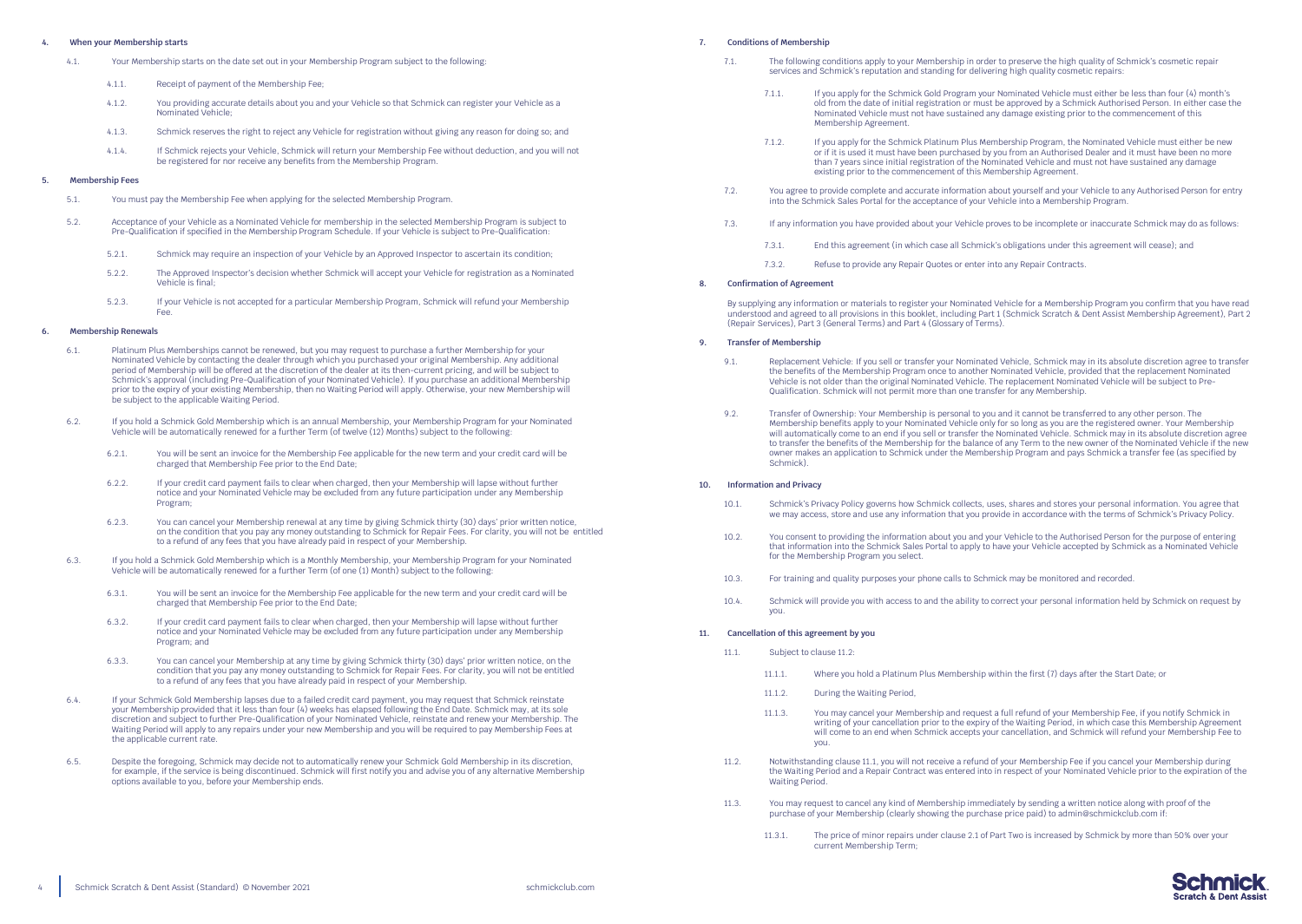- 11.3.2. Two or more categories of Minor Cosmetic Repair which were included at the time you paid your Membership Fee for the current Term, are removed under clause 2.1 of Part Two (and no additional repair types are added); or
- 11.3.3. Schmick modifies the terms of this Membership Agreement under clause 1.1–1.2 of Part Three unfairly and in such as way as to cause you a material adverse impact, such as a substantial reduction in the value of your Membership, without providing any corresponding benefit.
- 11.4. If you make a request under clause 11.3 we will confirm within 14 days whether your request has been approved. If your request is approved, then subject to you paying the Administration Fee, Schmick will issue you with a pro-rata refund of your paid-up Membership Fee for the current term (being the proportion of your Membership Fee which represents the unexpired portion of the Term of your Membership calculated from the day after cancellation).

### **12. Cancellation of this agreement by Schmick**

- 12.1. Schmick may suspend all entitlements under any Membership Program for your Nominated Vehicle and may refuse to provide Repair Quotes for so long as you owe any money to Schmick.
- 12.2. Schmick may end its Membership Agreement by written notice to take effect immediately on the date of the notice:
	- 12.2.1. If you fail to make payment of Repair Fees or decline to make such payment within seven (7) days of a demand;
	- 12.2.2. If you owe any other money to Schmick for more than thirty (30) days;
	- 12.2.3. If any information you provide about you or your Nominated Vehicle is inaccurate or untrue;
	- 12.2.4. If Schmick believes, in its absolute discretion, you (or your representative) are acting in a threatening or abusive manner.
- 12.3. If Schmick ends the Membership Agreement, all obligations and liabilities of Schmick to you under your Membership Program will end. You will not be entitled to any refund of Membership fees already paid. Schmick may still recover any Repair Fees you owe under any Repair Contract.

### Part Two

### Schmick's Repair Services

The following terms and conditions of agreement shall apply each time you wish to access Schmick's repair services under your Membership Program.

- 1. Requesting a Repair Quote
	- 1.1. The Waiting Period under your particular Membership Program applies before you can request a Repair Quote for your Nominated Vehicle.
	- 1.2. To request a Repair Quote you must first take a separate photo of each area of damage to your Nominated Vehicle for which you request a repair. You must then submit each photo to Schmick together with your membership details related to your Nominated Vehicle. You may submit the photos and your membership details as follows:
		- 1.2.1. On-line through Schmick's mobile application;
		- 1.2.2. On-line through the Member's page of the Schmick web site (by following the procedures set out); or
		- 1.2.3. By calling the Schmick national number and by following the procedures the call centre explains.
- 2. Schmick's Assessment Process
	- 2.1. Schmick's pricing for repairs including Minor Cosmetic Repairs is not fixed and may vary up or down from time to time. Schmick may also change its definition of or specifications for Minor Cosmetic Repairs, for example, as new technologies and processes become available. All repairs are subject to assessment and quote by a Schmick technician before a Repair Contract is made.
	- 2.2. Schmick may decline to provide a Repair Quote or perform repairs for any reason. For example, without limitation, if a Schmick technician is of the opinion that the repair is not a Minor Cosmetic Repair or if there is structural damage to your Vehicle or if you are in breach of your Membership Agreement, Schmick may decline to provide a Repair Quote or perform a repair.
	- 2.3. Subject to clauses 2.1 and 2.2, Schmick will assess each request for a repair on its merits and decide if it is able to provide a Repair Quote for your consideration. The decision by Schmick on whether to provide a Repair Quote is in its absolute discretion and final.
	- 2.4. Repair Quotes provided by Schmick for Minor Cosmetic Repairs will reflect the current pricing and specifications published on the members' page on Schmick's website as at the date of your request.
	- 2.5. At Schmick's sole discretion, Schmick may provide a Repair Quote for repairs other than Minor Cosmetic Repairs. Depending on the circumstances, Repair Quotes may be provided either by telephone or in person after an inspection by a Schmick technician.
- 2.6. Schmick will endeavour to process requests for Minor Cosmetic Repairs and perform those repairs within twenty one (21) days of receipt of your request for a Repair Quote (subject to you accepting any Repair Quote) nowever between December<br>15th and January 15th you may experience a longer waiting period before Schmick is able to attend to y
- 2.7. Schmick's Repair Quote will comprise a statement of the repair work to be performed including setting out details of any Minor Cosmetic Repairs and the price to be charged as the Repair Fee for the repairs and any other details that Schmick's technician considers appropriate. Schmick may provide the Repair Quote (and you may accept it) verbally.

#### **3. Repair Contract**

- 3.1. You must accept a Repair Quote and agree to pay the Repair Fee in the manner set out in clause 3.4 below for a Repair Contract to come into existence.
- 3.2. For the avoidance of doubt, Schmick shall not be legally obliged to perform any repairs to any Vehicle unless you have first accepted a Repair Quote and a Repair Contract has been made.
- 3.3. Each Repair Contract arising from your acceptance of a Repair Quote is separate from and independent of any earlier Repair Contract and from your Membership agreement.
- 3.4. In order to accept a Repair Quote you must also agree to pay the Repair Fee by credit or debit card on completion of the agreed repair.

### **4. Performing the Repair**

- 4.1. Subject to your acceptance of the Repair Quote, Schmick will arrange with you a mutually agreed time at a Suitable Work Space within the Service Area between the hours of 8.00am and 4.00pm, Monday to Friday, to undertake any repair work required.
- 4.2. Schmick will ordinarily perform Minor Cosmetic Repairs on the same day that you request an inspection strictly on condition that your Nominated Vehicle is within the Service Area and there is a Suitable Work Space.
- 4.3. For the avoidance of doubt Schmick is not obliged to perform any repairs unless your Nominated Vehicle is within the Service Area and there is a Suitable Work Space even if you have accepted a Repair Quote.

### **5. Warranties**

- 5.1. Australian Consumer Law The benefits to you under clause 5.2 are in addition to the rights and remedies of the consumer under law in relation to the performance of repairs. Our services come with guarantees that cannot be excluded under the Australian Consumer Law. For major failures with the service, you are entitled: (a) to cancel your service contract with us; and (b) a refund for the unused portion, or to compensation for its reduced value. You are also entitled to be compensated for any other reasonably foreseeable loss or damage. If the failure does not amount to a major failure you are entitled to have problems with the service rectified in a reasonable time and, if this is not done, to cancel your contract and obtain a refund for the unused portion of the contract.
- 5.2. Schmick warranty Schmick warrants all its workmanship to be free from defect or faulty workmanship for the period of your ownership of the Nominated Vehicle. Schmick will make good any defective or faulty workmanship if the defect or damage is attributable to faulty workmanship by Schmick. To make a warranty claim, please contact us at 1300 567 567. We will direct you to forward photos and a written description of the claimed defect by email or post (at your cost) to us at repairs@schmickclub.com or Level 9, 3 Nexus Court, Mulgrave, Victoria 3170. You are responsible for any costs associated with claiming this warranty. Our warranty is subject to clause 5.3.
- 5.3. Limitations on Schmick warranties Subject to any non-excludable rights which you may have under the Australian Consumer Law or any other contrary provision in consumer protection legislation the following provisions determine Schmick's liability under any warranty:
	- 5.3.1. Schmick keeps photographic and other records of our work performed and you agree that it may rely on those photographic and other records to determine the validity of any warranty claim by you in respect of the Nominated Vehicle.
	- 5.3.2. Schmick's warranty does not cover:
		- (a) Faulty workmanship performed by third parties;
		- (b) Any loss in value of the Nominated Vehicle, loss of your time, or vehicle use, or other consequential damage or loss as a result of any faulty workmanship;
		- (c) Any damage or deterioration in the general condition of the Nominated Vehicle as a result of normal aging or usage wear and tear or exposure to the elements; and
		- (d) Any damage or deterioration to any particular repair that we have made which is as a result of normal aging or usage wear and tear or through exposure to the elements or as a result of further damage being sustained to the repaired section of the Nominated Vehicle.

The following terms and conditions of agreement shall apply each time you wish to access Schmick's repair services under your Membership Program.

- **1. Requesting a Repair Quote**
	- 1.1. The Waiting Period under your particular Membership Program applies before you can request a Repair Quote for your Nominated Vehicle.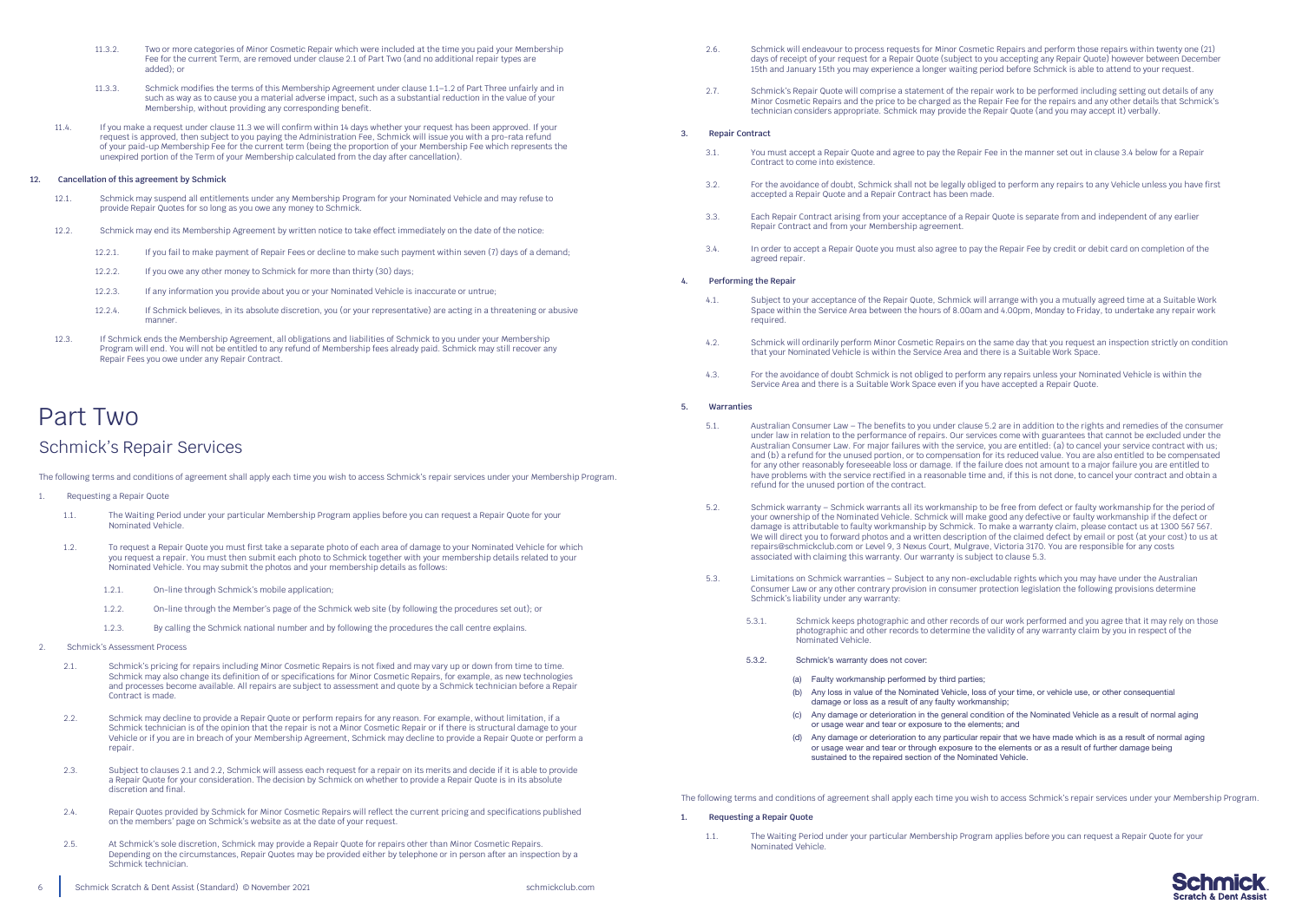- 1.2. To request a Repair Quote you must first take a separate photo of each area of damage to your Nominated Vehicle for which you request a repair. You must then submit each photo to Schmick together with your membership details related to your Nominated Vehicle. You may submit the photos and your membership details as follows:
	- 1.2.1. On-line through Schmick's mobile application;
	- 1.2.2. On-line through the Member's page of the Schmick web site (by following the procedures set out); or
	- 1.2.3. By calling the Schmick national number and by following the procedures the call centre explains.

### **2. Schmick's Assessment Process**

- 2.1. Schmick's pricing for repairs including Minor Cosmetic Repairs is not fixed and may vary up or down from time to time. Schmick may also change its definition of or specifications for Minor Cosmetic Repairs, for example, as new technologies and processes become available. All repairs are subject to assessment and quote by a Schmick technician before a Repair Contract is made.
- 2.2. Schmick may decline to provide a Repair Quote or perform repairs for any reason. For example, without limitation, if a Schmick technician is of the opinion that the repair is not a Minor Cosmetic Repair or if there is structural damage to your Vehicle or if you are in breach of your Membership Agreement, Schmick may decline to provide a Repair Quote or perform a repair.
- 2.3. Subject to clauses 2.1 and 2.2, Schmick will assess each request for a repair on its merits and decide if it is able to provide a Repair Quote for your consideration. The decision by Schmick on whether to provide a Repair Quote is in its absolute discretion and final.
- 2.4. Repair Quotes provided by Schmick for Minor Cosmetic Repairs will reflect the current pricing and specifications published on the members' page on Schmick's website as at the date of your request.
- 2.5. At Schmick's sole discretion, Schmick may provide a Repair Quote for repairs other than Minor Cosmetic Repairs. Depending on the circumstances, Repair Quotes may be provided either by telephone or in person after an inspection by a Schmick technician.
- 2.6. Schmick will endeavour to process requests for Minor Cosmetic Repairs and perform those repairs within twenty one (21) days of receipt of your request for a Repair Quote (subject to you accepting any Repair Quote) however between December 15th and January 15th you may experience a longer waiting period before Schmick is able to attend to your request.
- 2.7. Schmick's Repair Quote will comprise a statement of the repair work to be performed including setting out details of any Minor Cosmetic Repairs and the price to be charged as the Repair Fee for the repairs and any other details that Schmick's technician considers appropriate. Schmick may provide the Repair Quote (and you may accept it) verbally.

#### **3. Repair Contract**

- 3.1. You must accept a Repair Quote and agree to pay the Repair Fee in the manner set out in clause 3.4 below for a Repair Contract to come into existence.
- 3.2. For the avoidance of doubt, Schmick shall not be legally obliged to perform any repairs to any Vehicle unless you have first accepted a Repair Quote and a Repair Contract has been made.
- 3.3. Each Repair Contract arising from your acceptance of a Repair Quote is separate from and independent of any earlier Repair Contract and from your Membership agreement.
- 3.4. In order to accept a Repair Quote you must also agree to pay the Repair Fee by credit or debit card on completion of the agreed repair.

### **4. Performing the Repair**

- 4.1. Subject to your acceptance of the Repair Quote, Schmick will arrange with you a mutually agreed time at a Suitable Work Space within the Service Area between the hours of 8.00am and 4.00pm, Monday to Friday, to undertake any repair work required.
- 4.2. Schmick will ordinarily perform Minor Cosmetic Repairs on the same day that you request an inspection strictly on condition that your Nominated Vehicle is within the Service Area and there is a Suitable Work Space.
- 4.3. For the avoidance of doubt Schmick is not obliged to perform any repairs unless your Nominated Vehicle is within the Service Area and there is a Suitable Work Space even if you have accepted a Repair Quote.

#### **5. Warranties**

5.1. Australian Consumer Law – The benefits to you under clause 5.2 are in addition to the rights and remedies of the consumer under law in relation to the performance of repairs. Our services come with guarantees that cannot be excluded under the Australian Consumer Law. For major failures with the service, you are entitled: (a) to cancel your service contract with us; and (b) a refund for the unused portion, or to compensation for its reduced value. You are also entitled to be compensated for any other reasonably foreseeable loss or damage. If the failure does not amount to a major failure you are entitled to have problems with the service rectified in a reasonable time and, if this is not done, to cancel your contract and obtain a refund for the unused portion of the contract.

- 5.2. Schmick warranty Schmick warrants all its workmanship to be free from defect or faulty workmanship for the period of your ownership of the Nominated Vehicle. Schmick will make good any defective or faulty workmanship if the defect or damage is attributable to faulty workmanship by Schmick. To make a warranty claim, please contact us at 1300 567 567. We will direct you to forward photos and a written description of the claimed defect by email or post (at your cost) to us at repairs@schmickclub.com or Level 9, 3 Nexus Court, Mulgrave, Victoria 3170. You are responsible for any costs associated with claiming this warranty. Our warranty is subject to clause 5.3.
- 5.3. Limitations on Schmick warranties Subject to any non-excludable rights which you may have under the Australian Consumer Law or any other contrary provision in consumer protection legislation the following provisions determine Schmick's liability under any warranty:
	- 5.3.1. Schmick keeps photographic and other records of our work performed and you agree that it may rely on those photographic and other records to determine the validity of any warranty claim by you in respect of the Nominated Vehicle.
	- 5.3.2. Schmick's warranty does not cover:
		- (a) Faulty workmanship performed by third parties;
		- (b) Any loss in value of the Nominated Vehicle, loss of your time, or vehicle use, or other consequential damage or loss as a result of any faulty workmanship;
		- (c) Any damage or deterioration in the general condition of the Nominated Vehicle as a result of normal aging or usage wear and tear or exposure to the elements; and
		- (d) Any damage or deterioration to any particular repair that we have made which is as a result of normal aging or usage wear and tear or through exposure to the elements or as a result of further damage being sustained to the repaired section of the Nominated Vehicle.

### Part Three General Terms & Conditions

### **1. 1. Making changes to the General Terms & Conditions**

- 1.1. Schmick may from time to time make changes to the General Terms & Conditions in accordance with the following provisions:
	- 1.1.1. Changes may relate to the character nature or extent of Membership benefits under your particular Membership Program;
	- 1.1.2. Changes may relate to the type, range, description, specifications of repairs or other services and indicative or actual prices for repairs;
	- 1.1.3. Changes may relate to any provision of the Scratch & Dent Assist Membership Agreement or the Repair Contract or contracting procedures.
- 1.2. Schmick will endeavour to ensure that any changes Schmick makes will enhance or improve your Membership Benefits and/or Schmicks' service offering or business practices and procedures, for example by the addition of new or expanded services, the introduction of new repair technologies, practices or processes, and maintaining market competitive pricing.
- 1.3. Changes as they apply to your Membership Program for your Nominated Vehicle may be made by giving you prior notice of the changes by publication of such changes on the Schmick website and/or by publishing or issuing to you a new booklet setting out the General Terms and Conditions.
- 1.4. Changes to the General Terms and Conditions shall take effect seven (7) days after the date of publication of the changes on the Schmick website.
- 1.5. You will also be deemed to have accepted changes to the General Terms and Conditions if you request a repair service under your Membership Program after the date of publication of the changes on the Schmick website.

### **2. Definitions, Interpretation and Governing Law**

- 2.1. In these General Terms and Conditions, capitalised terms and expressions have the meaning given to them in the Glossary of Terms (Part Four).
- 2.2. These General Terms and Conditions are separated into four parts. A reference to a numbered clause is a reference to that clause number within the same part of these General Terms and Conditions, unless otherwise specified.
- 2.3. Headings used throughout this booklet are for convenience and ease of reference only and do not affect the meaning or interpretation of any provisions of these General Terms and Conditions.
- 2.4. Each provision of these General Terms and Conditions can be separated. If any provision is invalid or unenforceable it may read down modified or deleted as required to give effect to the General Terms and Conditions.
- 2.5. These General Terms and Conditions shall be governed by and construed in accordance with the laws of the State of Victoria and the Commonwealth of Australia and any claim made by one party against the other arising out of these General Terms and Conditions will be heard in Victoria and the parties submit to the exclusive jurisdiction of those Courts.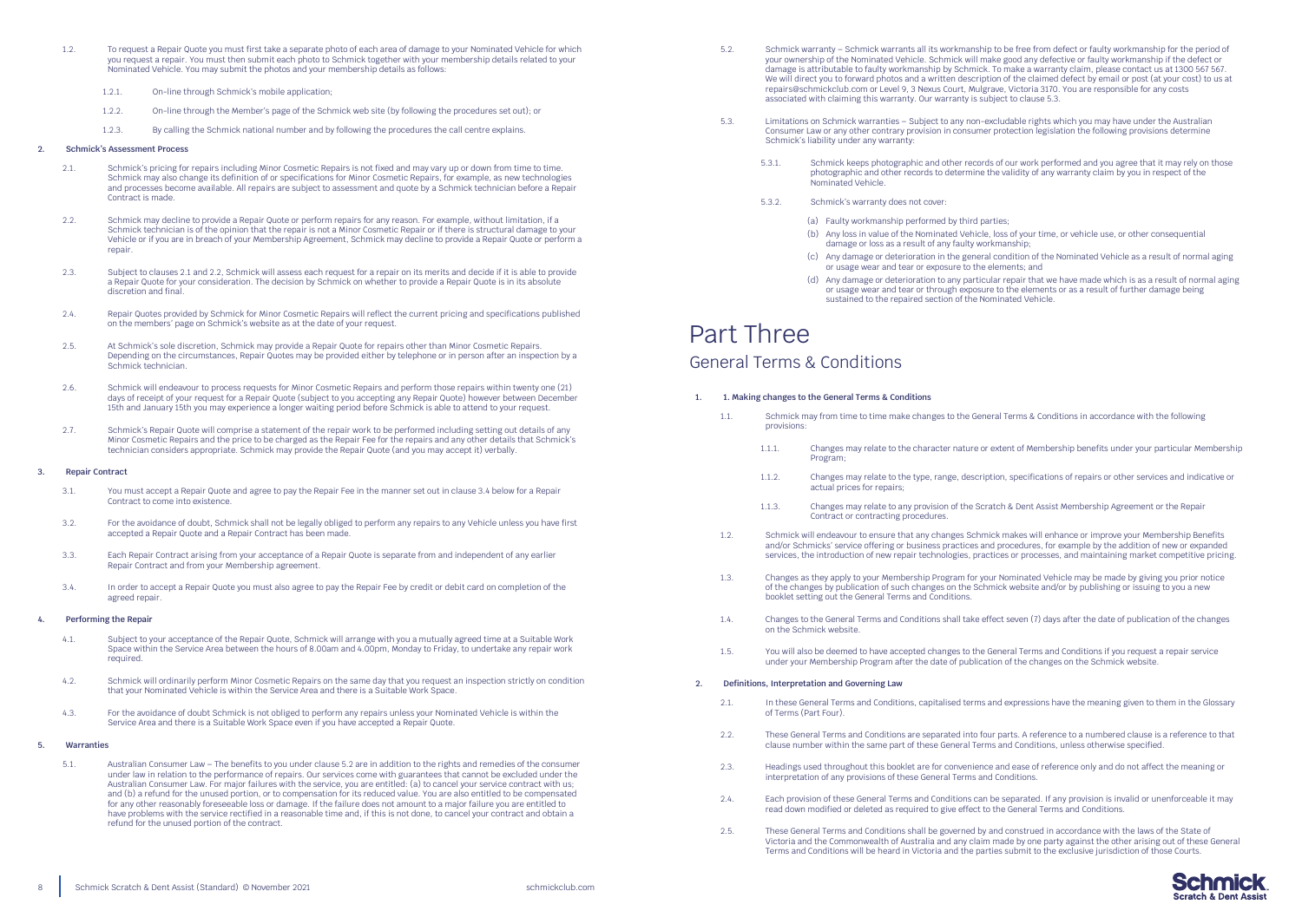# Part Four Glossary of Terms

**Administration Fee** – means a fee of \$25 or such other revised administration fee as may be notified by Schmick from time to time which is payable by you in the event that you cancel your Membership under clause 11.3;

**Annual Membership** - means a Membership Program that has a term of twelve (12) Months;

**Authorised Dealer** – means a registered motor car dealer approved of by Schmick authorised to enter your details and the details of your Vehicle into the Schmick Sales Portal;

**Authorised Person** – means a person acting on behalf of and with the approval of an Authorised Dealer and subject to Schmick's prior approval of that person-

**Approved Inspector** – means an auto repairer who Schmick appoints to inspect your Vehicle to assess if the Vehicle qualifies for a particular Membership Program;

**Critical Vision Area –** means the area on the front windscreen of a vehicle that is directly in front of the driver and most critical for the vision of the driver, usually within the following measurements: 150 mm either side of the centre of the steering wheel (or driver's seat), 90 mm from the top of the windscreen and 65 mm from the bottom of the windscreen.

**End Date** – means the last date of the Term of a Membership;

**General Terms & Conditions** – means this booklet comprising the Part One (Schmick Scratch & Dent Assist Membership Agreement), Part Two (Repair Services), Part Three (General Terms), and Part Four (Glossary of Terms), and all their parts and includes any updates, addendums, amendment and variation to this booklet or any of its parts that may be published by Schmick from time to time on the Schmick website or otherwise communicated to you;

**GST** – means any goods and services tax, value added tax or sales tax imposed on the sale or supply of goods, services and rights including but not limited to a tax imposed by the New Tax System (Goods and Services Tax) Act 1999 (C'th) and the related imposition Acts of the Commonwealth;

**Membership** – means the contractual rights and obligations as between you and Schmick as set out in this booklet under the heading Part One – Schmick Scratch & Dent Assist Membership Agreement and Membership Agreement refers to that agreement;

**Membership Benefits** – means the benefits set out in Part One (Schmick Scratch & Dent Assist Membership Agreement);

**Membership Fee** – means the payment you make in respect of your Membership for your Nominated Vehicle during the relevant Term, which may be on first joining a Membership Program and/or on renewal of your Membership for a further Term;

**Membership Program** – means the range of repair services including any features or benefits designated as being available for your Nominated Vehicle under any particular Membership Program subject to any rules conditions or constraints related to that Membership Program. Membership Programs (Standard) may comprise the Schmick Gold, Schmick Platinum Plus or any other program developed by Schmick and as varied from time to time;

**Membership Program Schedule** – means the schedule to your Membership Program settling out the particular details of your Membership:

**Minor Cosmetic Repair**– means the repairs available under a particular Membership Program which may include the following or additional or alternative repairs as specified by Schmick from time to time where each service described overleaf relates to an individual repair

**Month** - means a calendar month;

**Monthly Fee** - means the fee payable for a Monthly Membership;

**Monthly Membership** - means a Membership Program that has a term of one (1) Month that automatically renews for successive one (1) Month terms subject to these General Terms and Conditions;

**Nominated Vehicle** – means the Vehicle you nominate for a Membership Program, as set out in the Membership Program Schedule;

**Pre-Qualified/Pre-Qualification** – means the inspection of your Vehicle by an Approved Schmick Inspector where inspection of your Vehicle is a condition of acceptance into a particular Membership Program;

**Privacy Polic**y – means the privacy policy published on Schmick's website, as amended from time to time.

**Repair Contract** – means a contract for particular repair services which is formed as set out in clause 3.1 of Part Two – Repair Services, and which comprises the terms of Part Two – Repair Services and the relevant Repair Quote

**Repair Quote** – means a quote for repairs in accordance with the procedures set out in this booklet under the heading Part Two – Repair Services;

**Repair Fee** – means the fee payable by you under the Repair Contract for repair work or services quoted and performed at your request on any Vehicle;

**Schmick Sales Portal** – means the online gateway for registering your details as a new Member and the details of your vehicle as Nominated Vehicles into a particular Membership Program;

**Schmick Scratch & Dent Assist (Standard)** – the Membership Program that is described in this booklet under the heading Part One (Schmick Scratch & Dent Assist (Standard) Membership Agreement) as applicable to your Membership Program identified in your Membership Program Schedule, Part Three (General Terms), and Part Four (Glossary of Terms).

**Service Area** – means the geographic area in which repairs to the Nominated Vehicle under your particular Membership Program may be performed. Unless otherwise agreed by Schmick the Service Area is limited to your postcode address within the Greater Metropolitan area of Melbourne, Sydney, Brisbane, Perth, Adelaide, Canberra, Geelong, Newcastle, Campbeltown, Wollongong, Sunshine Coast, Gold Coast and Central Coast or such other area as published from time to time on the Schmick website;

**Start Date** – means the commencement date of the Term of a Membership Program;

**Suitable Work Space** – means a work space on private property (such as a privately owned driveway or car park) within the Service Area that you are expressly authorised and permitted to use for a Schmick technician to perform a repair on the Nominated Vehicle. The workspace must provide a minimum of two (2) metres clearance around the Vehicle and access to electricity within twentyfive (25) metres from the Vehicle. Public roadways and underground car parks do not constitute a suitable workspace;

**Standard Vehicle** – means a light motor vehicle with a gross vehicle mass not exceeding 3,500 kg that is used solely for personal, social, domestic, and business purposes (e.g. for journeys from your home to or from your permanent place of work). Expressly excludes:

**(a)** vehicles used as taxis, rideshare, car rental and hire, tour services, courier work or to transport tools of a trade; and

**(b)** "super cars" including Lamborghini, Ferrari, Maserati, Aston Martin, Rolls Royce, McLaren, Bentley, Bugatti, Porsche (other than Porsche SUVs), and any other vehicle make designated as such by Schmick in its absolute discretion, irrespective of the use of the vehicle.

**Term** – means the period starting on the Start Date and ending on the End Date set out in the Membership Program Schedule. "Term" also refers to each successive period your Nominated Vehicle's Membership of a Membership Program is renewed;

**Waiting Period** – means a period of forty-five (45) days for Schmick Gold Membership Program, and zero (0) days for Schmick Platinum Plus Membership Program, from the Start Date unless some other period is set out in the Membership Program Schedule, and during which period you cannot request repair services from Schmick.

# Minor Cosmetic Repairs Table

| <b>Repair type</b>                         | <b>Repair Description</b>                                                                                                                                                                                                                                                                                                                                                                                                                                                                                                                                                                                                                                                                                                                                                                                                                                                                                                                                      |
|--------------------------------------------|----------------------------------------------------------------------------------------------------------------------------------------------------------------------------------------------------------------------------------------------------------------------------------------------------------------------------------------------------------------------------------------------------------------------------------------------------------------------------------------------------------------------------------------------------------------------------------------------------------------------------------------------------------------------------------------------------------------------------------------------------------------------------------------------------------------------------------------------------------------------------------------------------------------------------------------------------------------|
| <b>Bumper Bar</b><br>Scratch or Scrape     | Repair one scratch or scrape up to 500mm in length and 20mm in depth by repairing and painting. (Excludes non-<br>painted textured plastic bumper bars, metal bumper bars and any incident that has caused structural damage).                                                                                                                                                                                                                                                                                                                                                                                                                                                                                                                                                                                                                                                                                                                                 |
| Deep Scratch or<br>Dent on metal<br>panels | Repair a single scratch or dent with paint damage larger than 3mm and less than 60mm in diameter and 10mm in<br>depth on a vertical painted metal panel by repairing and painting. (Damage must be contained to one panel and<br>excludes scratches that have dented the style line - refer Cosmetic Touch Ups for paint damage less than 3mm.<br>Expressly excludes bonnet, roof, tailgate and boot lid). Where the damage is made up of multiple sctratches or<br>dents, the repair is no longer considered a Minor Cosmetic Repair and is excluded.                                                                                                                                                                                                                                                                                                                                                                                                         |
| Surface Scratches<br>or Marks              | Repair surface scratches on up to 4 panels that have not cut through the clear coat using professional cutting<br>compounds and process.                                                                                                                                                                                                                                                                                                                                                                                                                                                                                                                                                                                                                                                                                                                                                                                                                       |
| <b>Body Pressure</b><br>Dents              | Repair one pressure dent up to 60mm in diameter on any flat panel where the paint has not been chipped or<br>damaged. (Excludes dents on style lines and metal folds).                                                                                                                                                                                                                                                                                                                                                                                                                                                                                                                                                                                                                                                                                                                                                                                         |
| Alloy Wheel Scrapes<br>or Scuffs           | Repair scratch or scrape on one alloy wheel (or up to two hubcaps) by repairing damaged area, colour match,<br>respraying and blending. Machine finished wheels may lose the fine machine lines. (Excludes Chrome, High Polish<br>& Mirror finished wheels, damage to the pin strip area on pin stripe wheels and deep gouges where in the opinion<br>of Schmick the integrity of the wheel is compromised). If in the opinion of Schmick where there is damage to the<br>vehicle tyres that makes repairing the wheel unsafe, then the tyre will need to be repaired or replaced prior to the<br>wheel repair. Optional for Schmick Gold Membership Program and Schmick Platinum Plus Membership Program.<br>By electing to accept Schmick repairs to your machine finished wheels, you acknowledge that our processes<br>mean we are unable to replicate the machine finish and as such your wheels may lose the fine machine finish<br>lines once repaired. |
| Side Mirror Scratch<br>or Scrape           | Repair and paint scratches or scuffs on side mirror casing. (Excludes chrome finished casings, lights and indicator<br>lenses).                                                                                                                                                                                                                                                                                                                                                                                                                                                                                                                                                                                                                                                                                                                                                                                                                                |
| Body Kit Scratch or<br>Scrape              | Repair and paint one Scratch or Scrape up to 500mm in length and 20mm in depth on a plastic spoiler, side skirts<br>and bumper strip. Excludes damage requiring painting to the horizontal surface of a spoiler. Optional for Schmick<br>Gold Membership Program.                                                                                                                                                                                                                                                                                                                                                                                                                                                                                                                                                                                                                                                                                              |
| Cosmetic Touch<br><b>Ups</b>               | Cosmetically repair up to 20 stone chips up to 3 mm in diameter by colour matching, filling and sealing each chip to<br>prevent corrosion. Damage will still be visible. (Excludes stone chips on vehicles that have 3 layer pearl paintwork).                                                                                                                                                                                                                                                                                                                                                                                                                                                                                                                                                                                                                                                                                                                 |
| Interior tears                             | Repair one tear in leather and vinyl seats and arm rests up to 80mm in length and 5mm in width (Excludes wear<br>and tear parted seams, damage on a seam or stitching, or damage to instrumentation panel, headliner or to<br>steering wheel).                                                                                                                                                                                                                                                                                                                                                                                                                                                                                                                                                                                                                                                                                                                 |
| Windscreen Chip<br>or Crack                | Repair a single stone chip on the front windscreen, up to a maximum diameter each of 5 mm in the Critical Vision<br>Area and 20 mm outside the Critical Vision Area. (Excludes stone chips that affect ADAS systems, repairs where<br>there have been a total of 8 or more previous repairs anywhere on the windscreen, cracks that start or finish at the<br>edge of the windscreen, where damage extends through more than the outer layer of glass, where there is notable<br>delamination of the laminate bonding layer, or where replacement is otherwise recommended under Australian<br>New Zealand Safety Standard AS/NSZ 2366.1-1999 or other safety recommendation).                                                                                                                                                                                                                                                                                 |

\* Repair Quotes provided by Schmick for Minor Cosmetic Repairs will reflect the current pricing and specifications published on the member's page on Schmick's website as at the date of your request.

### **Minor Cosmetic Repairs specifically exclude:**

- (1) Any damage that exceeds the size parameters as set out in the repair descriptions under the Cosmetic Repairs table in the Glossary;
- (2) The replacement of damaged stickers and decals, specialised paintwork and body wraps;
- (3) Non colour coded vehicle trims and mouldings. These include chrome and metal effect and textured plastic;
- (4) Any replacement parts and trimmings;
- (5) Repair of rust damage or hail damage;
- (6) Structural damage, including without limitation structural damage to body work, trim, mirror casings and wheels;
- (7) Work that is required to be performed in a workshop or under workshop conditions;
- (8) Any part of the Nominated Vehicle that has been changed from original equipment manufacturer parts;
- (9) Damage to any area of the Nominated Vehicle which has (a) matte paintwork, or (b) illusion colour paintwork;